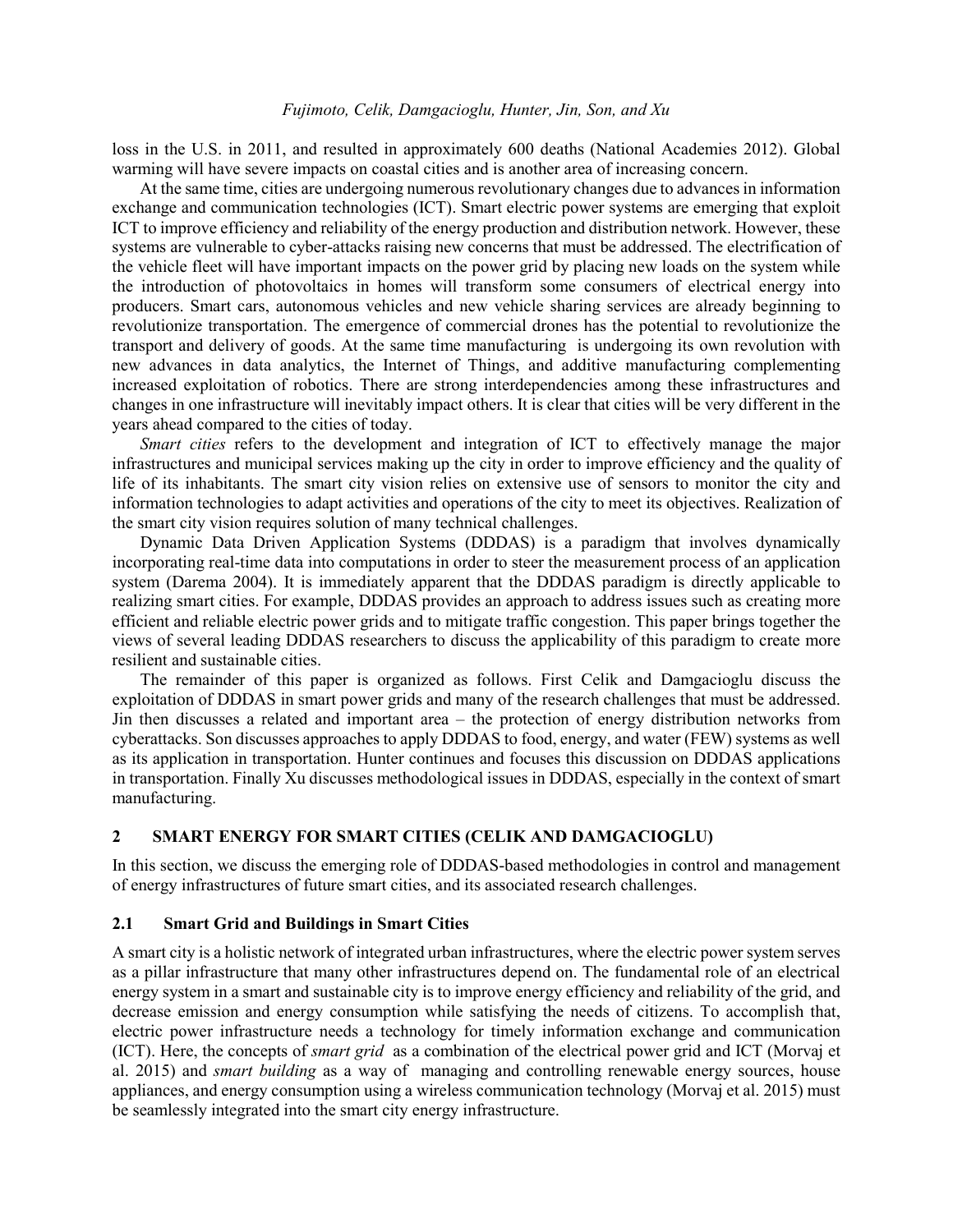Today's energy infrastructure operates at one-way communication where demand points are passive, and utilities are the only main stakeholders that can control the whole system. With current communication technology, this system provides historical data for forecasting and decision making for utilities. However historical patterns are not enough for adapting a course of action to real-time changes in the demand in a timely manner and thus results in inefficiencies and even reliability problems in the power grid. In fact, 20% of total capacity of electricity generation is used for only 5% of time in today's infrastructure due peak demand (Lugaric et al. 2010). On the other hand, smart grid technologies promise bi-directional near- or real-time communication between the energy consumer and providers. Through this infrastructure, utilities can make use of smart houses' micro renewable energy sources, batteries and demand side management capabilities to supply energy in peak demand periods, which is so-called virtual power plant. Therefore, this controllability and real time data promise improving reliability of the power grid and energy efficiency. However, due to computational resource scarcity, complicity of making decision, etc., an intelligent architectures are needed to be utilized to enhance the value of ICT.

# **2.2 Yet Another Simulation Algorithm –or How is DDDAS Different?**

Based on the historical data obtained from traditional energy infrastructures, researchers developed several models for efficient energy supply while satisfying energy demand and preserving and considering emission (Veit et al. 2006; Morais et al. 2010; Omu, Choudhary, and Boies 2013). In most of these studies, the challenge is to deal with the uncertainty and nonlinearities in demand and generation. In coping with these issues, *simulation* is proven as a valuable tool for assessment, comparison and optimization of the complex energy systems as a decision support and analysis platform. However, the obtained solutions from the usage of historical data in developing of these simulation models, can be far from real optimal or even infeasible due to real time changes in demand and generation. To this end, smart energy infrastructures can dramatically improve the performance of simulation model by feeding the model with near- or real-time data. However, they come at the expense of new challenges related to processing of the big data, shorter decision window and steering measurements. Here, the revolutionary concept of DDDAS investigates new algorithms and instrumentation methods for the real-time data acquisition and timely control of complex smart energy infrastructures in smart cities via incorporation of dynamic data into adaptive simulations. Such an application of the DDDAS in smart grids promises more accurate information for monitoring and controlling purposes through obtaining real-time measurements from the smart buildings (including home appliances), power supply resources, and other sensors (for weather conditions, battery, and even electric vehicle). An overview of a generic DDDAS framework for smart grids is demonstrated in Figure 1.

DDDAS performs timely monitoring, planning, and control of distributed operations at smart grids. This architecture allows us to mimic the system operations in the most accurate manner while enabling efficient usage of computational resources, access to the dynamically-changing data in the system, and superior enterprise integration in terms of communication and information synchronization. The components of system architecture and methodologies include real time data driven adaptive multi-agent simulation, smart algorithms for state estimation, fault detection and localization, model fidelity selection, demand side management decisions, pricing and operation planning.

### **2.3 Research Challenges and Future Directions**

While DDDAS has been widely adopted in several problems such as supply chain systems (Celik et al. 2007; Celik et al. 2010), controlling and operation planning of microgrids (Thanos et al. 2013; Thanos et al. 2015; Shi, Damgacioglu and Celik 2015), controlling aerospace vehicles (Alleire et al. 2013; Alleire et al. 2013) and etc., the DDDAS efforts on smart grids is still at its infancy. Many existing issues have not been fully addressed, while new research challenges keep emerging from smart grid applications. In this section, we discuss some of the research challenges related to DDDAS approaches in smart grid operation and control.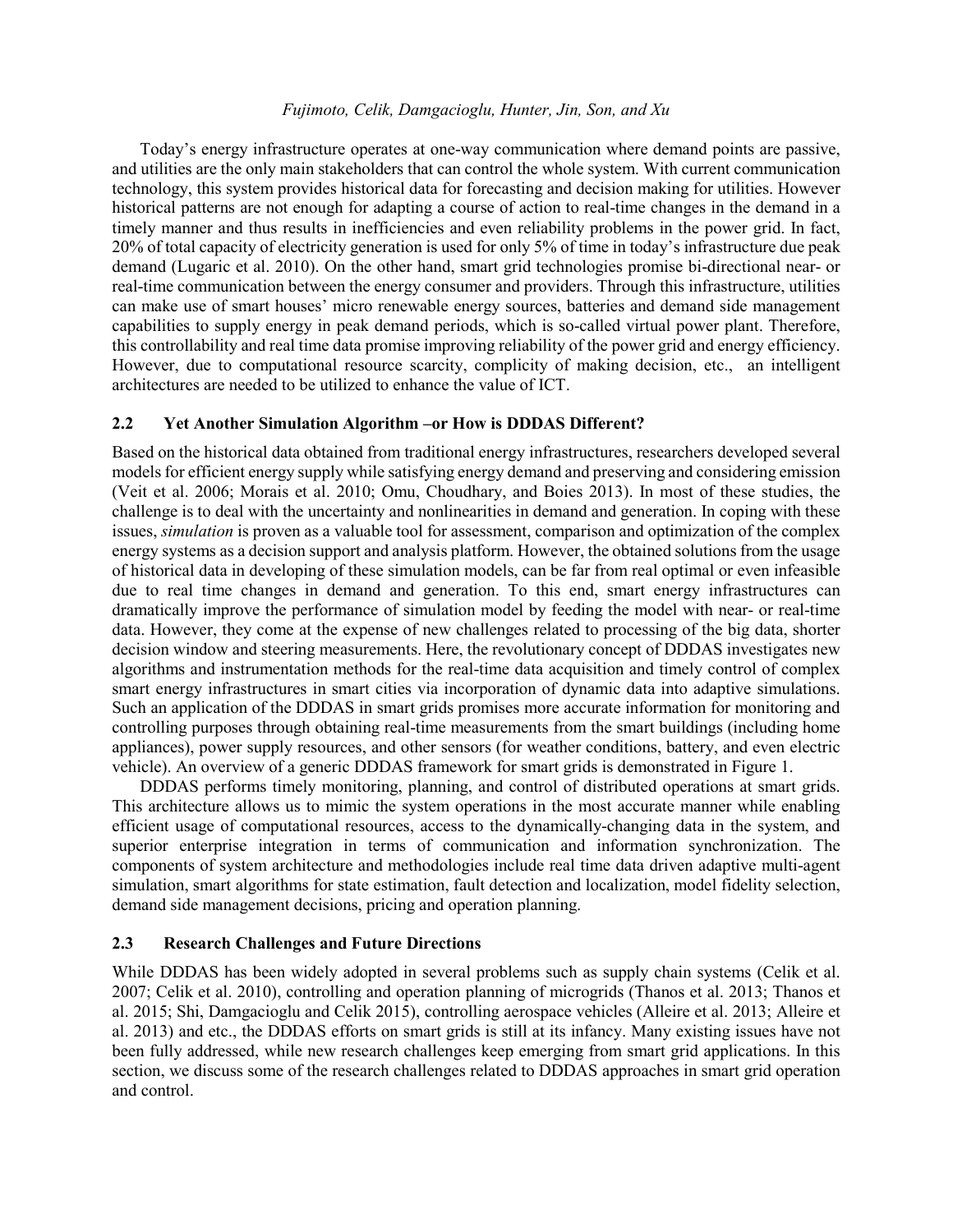

*Fujimoto, Celik, Damgacioglu, Hunter, Jin, Son, and Xu*

Figure 1: Overview of DDDAS application for operation planning and control of smart grids**.**

**Self-configuring adaptive simulation**. Since energy supply is more predictable and controllable than demand, predicting demand plays a vital role in operational planning and controlling the power grid. While aggregated demand forecasting or energy consumption of typical household appliances (Suganthi and Samuel 2012) are well-studied in the literature, forecasting of schedules of the hard hitters (e.g. dish washers, washing machines, vacuum cleaners) is not practical. Here, DDDAS addresses the issue by feeding real time data from smart meters into simulation model to adapt the model to the changes in the real system. However, the number of parameters, their associated inter-dependencies and the need for high frequency update for each parameter grows significantly at the operational level across these networks. Therefore, given the enormous amount of dynamically changing data that exists in the system, information needs to be updated wisely (and only when it is needed) in the model in order to prevent unnecessary usage of computing and networking resources. In such an architecture, the possibility communication failures and reliability of the information must also be taken into account. Therefore, adequate fault detection and localization mechanisms are needed to be developed to avoid cascading events and to improve the quality of the solution.

**Multi agent modelling and multi objectivity.** Power grids depend upon many interacting dynamic systems (referred to as systems of systems). Conflicting objectives of maximizing system reliability, quality of electricity flow (or minimizing number and extent of power outages), and compliance to governmental regulations as well as minimizing total cost, electricity prices, and environmental effects add further challenges to the optimal control of these systems. Through two way communication, each customer (smart building) has information about time varying prices and demand profile of the power grid and using this information, each customer may behave based on its own objective characteristics. For example, a customer may reschedule the utilization of the washing machine according to time varying prices. Therefore, in order to obtain a global optimum solution, each customer should be modeled as an agent in the simulation model.

**Modular modeling.** In a simulation-based planning and control framework of large-scale systems, computational efficiency is necessary not to disrupt a dynamically changing system. However, this is not a trivial task since an accurate and complete representation of a real large-scale and complex system may end up being a remarkably detailed model, especially when it is aimed to support short-term decisions (e.g.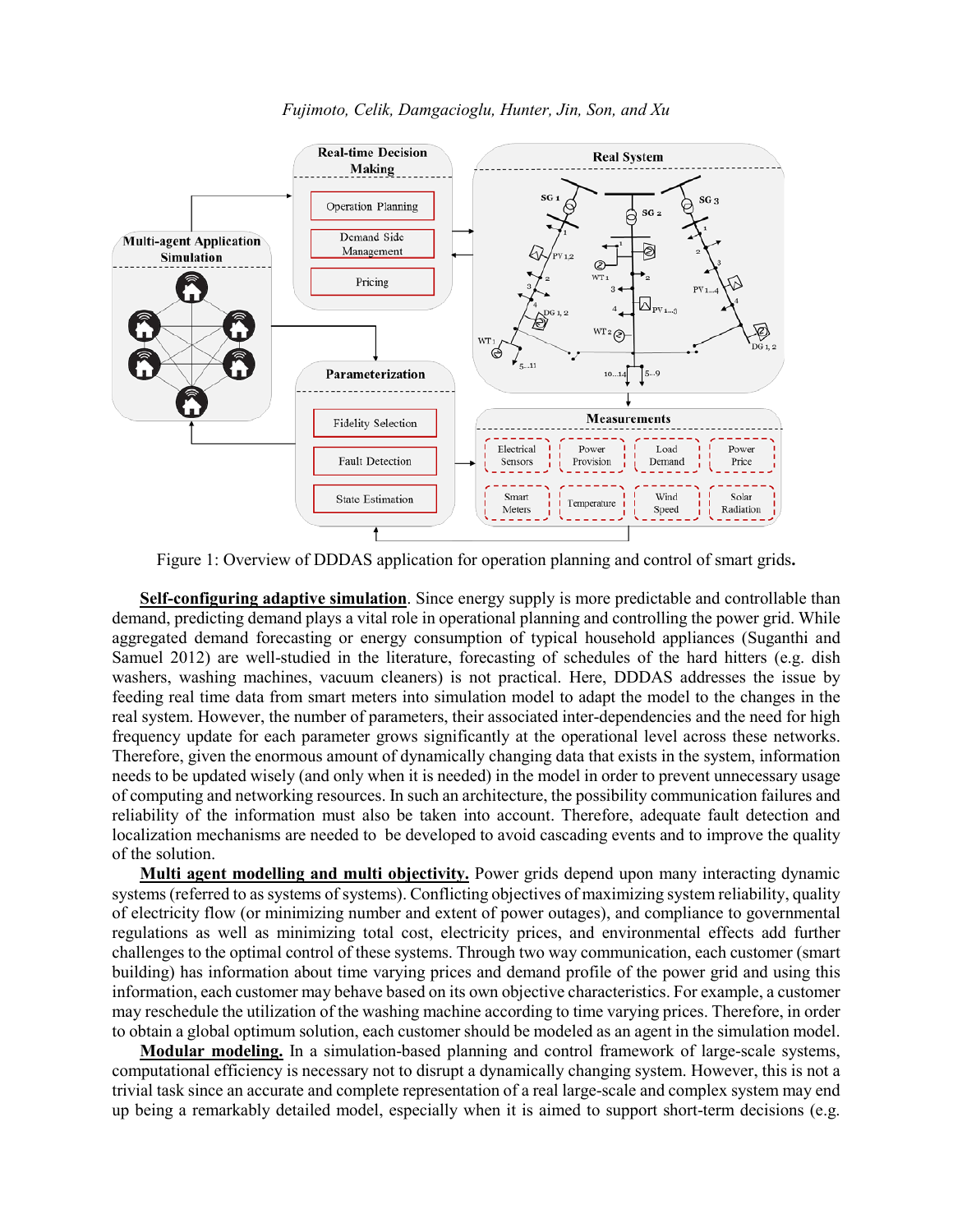pricing, real-time operational planning, load shifting, direct load management in smart grids). Such a detailed simulation and finding the optimal decision require significant amounts of computational power and time. To this end, intelligent modeling techniques should be developed for efficiency in these simulations. The simulation models of these complex systems also need to be robust to handle integration of various technologies at a distributed setting, especially for those allowing dynamic data updates during the model execution, and prevent from crashes and system anomalies.

# **3 AN ATTACK-RESILIENT FRAMEWORK FOR SECURING CRITICAL ENERGY INFRASTRUCTURE (JIN)**

Critical infrastructures like power grids are key components in smart cities and urban infrastructures. Modern energy systems are increasingly adopting Internet technology in their control systems to boost control efficiency, which unfortunately opens up a new frontier in cyber-security. Cyber incidents in the energy sector have significantly grown in both number and sophistication. For example, on December 23, 2015, 225,000 customers in western Ukraine lost their electricity due to a synchronized and coordinated cyberattack (ICS-CERT 2015). These emerging scenarios demand that the problem of securing energy systems require immediate attention.

People typically explore security solutions in power systems by proceeding in one of two directions. One is to apply commercial off-the-shelf security products, such as firewall or antivirus software; the other is to exploit redundancy in power grid applications (e.g., bad data detection in the power system state estimation). However, neither direction alone can achieve effective attack-resilient solutions. Our goal is to take a DDDAS approach to develop an effective cyber-attack detection framework across both the communication network layer and the power application layer. To achieve the goal is challenging, because the power systems are (1) *mission-critical*, i.e., they must be continuously-available and the security policies and operational requirements must hold at every instant of time, and (2) *time-critical*, i.e., any new security designs must operate in real-time.

The high-level design of the cross-layer attack detection framework is depicted in Figure 2. During the execution, the system takes dynamic input data from the network layer (e.g., topologies, forwarding tables) and the application layer (e.g., control events, state estimation results), and then detects and verifies the network and application behavior against security policies specified by the policy engine. Violations will indicate vulnerabilities and errors caused by cyber-attacks or misconfigurations. Below we present the essential components of the framework in the DDDAS paradigm and discuss the corresponding challenges.





### **3.1 Efficient Data-Driven Models**

A key component is to design efficient models that precisely represent network-layer and application-layer behavior under dynamic system environment. We explore several models. For example, in the communication network layer, we develop an efficient graph-based networking model that uses the idea of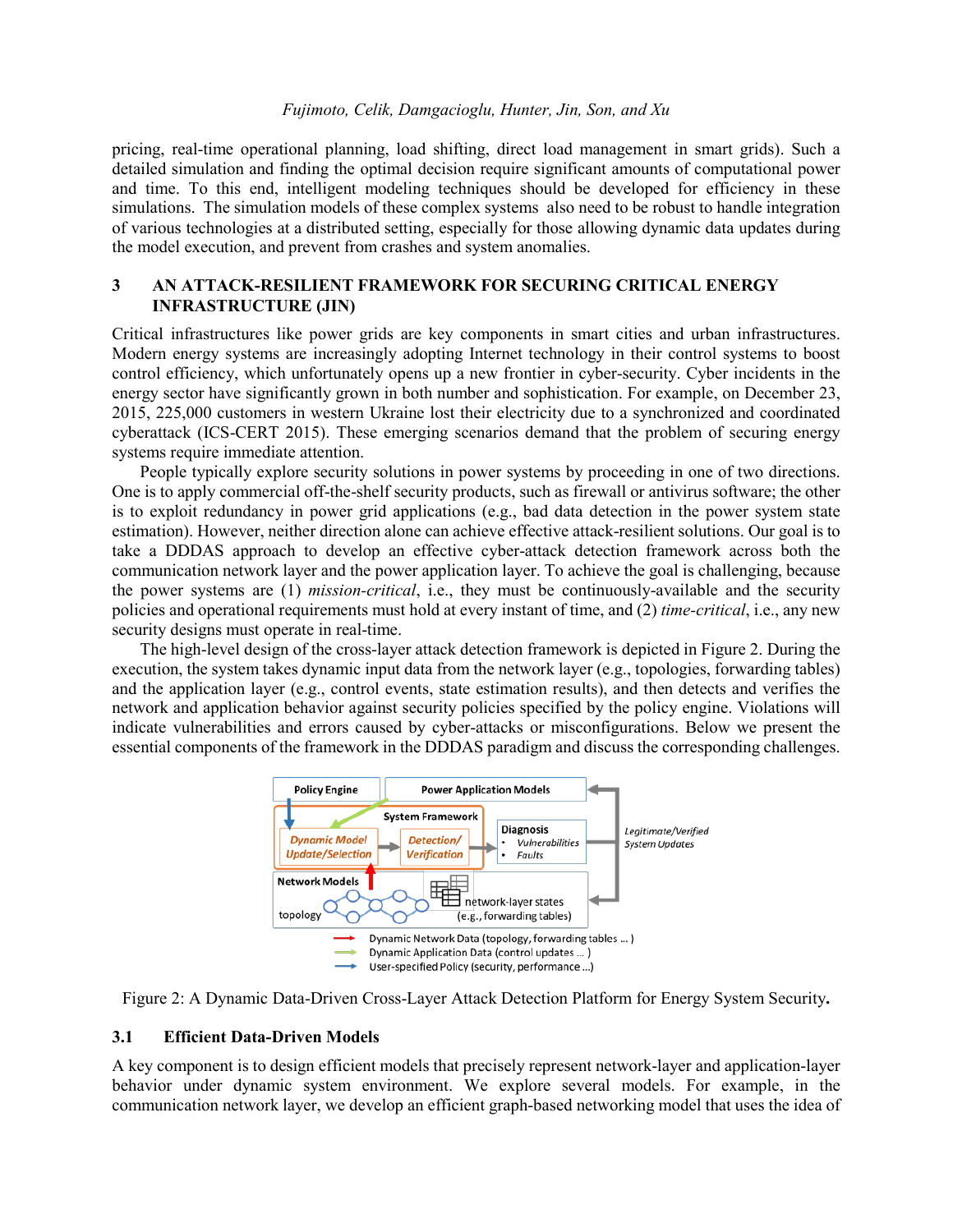equivalence class (i.e., a set of packets that undergo the same forwarding behavior) to significantly reduce the search space to achieve real-time verification; in the power application layer, we develop a principal component analysis (PCA)-based model for attack detection in optimal power flow (OPF). During run time, the PCA-based model analyzes real power flows and monitors different OPF outputs to determine whether the dynamic input data, including network configuration, generator capacity, and system loads, have been compromised.

One key feature is that the models are capable of accepting data at execution time (both real/synthesized data traces or real-time data) as system states evolve, and the input data drive the system to (1) select the appropriate models and the detection algorithms with different level of details, and (2) dynamically update the models, to steer the detection and verification process. For example, a system administrator plans to change the configuration of certain SELinux mandatory access control rules on a subset of end-hosts; if the primary concern is whether the desired end-to-end connectivity is preserved after the change, our system could avoid the invocation of complicated application models, and choose to perform a reachability test on a much simpler network model, with an optimized real-time verification algorithm.

#### **3.2 Uncertainty Incorporation**

It is critical to ensure security policy remains consistent as system states evolve in real time. However, the inevitable system uncertainty makes this objective very challenging. Uncertainty exists in multiple layers of the system, including uncertainty of message timing in the communication network layer, and uncertainty of measurement selection in a moving target defense (MTD)-based state estimation scheme in the power application layer. Therefore, no single point of the system is capable of controlling the exact timing and state of network/application events, ultimately leading to inconsistency between policy and actual desired behavior.

To address this issue, we incorporate uncertainty into the models and control algorithms for verifying the consistency between policy and actual network/application behavior. We develop an uncertainty-aware network model centering on the idea of "symbolic graphs", which represents the entire set of different possibilities of the network states in the manner that can be quickly analyzed (Zhou et al. 2015). We also explore ways to leverage the uncertainty-aware model to quickly perform accurate verification, including (1) algorithmic design to synthesize an update plan that (heuristically) minimizes transition latency, (2) tools to perform correct reasoning with out-of-date states, and (3) model optimization to enable real-time verification within latency bounds.

## **3.3 Cross-layer Detection and Interfacing**

Cross-layer attack detection is useful, because carefully correlating measurements and outputs between the communication network layer and the power application layer can reveal attacks that are not seen by either layer and also enable early detection. For example, the redundant paths and traffic congestion information obtained from the communication network can be used to assist the selection of measurements and weights in state estimation attack detection, as well as the selection of elements and parameters in OPF attack detection. On the other hand, the compromised nodes and malicious application information derived from the power network can be used to ascertain the status of nodes and links for the communication network verification and to assist the selection the appropriate security policies.

The challenges lie in defining effective interfaces that enable decomposition of the system into measurement processes, administrative regions, and power application software layers that can be individually studied and verified; and in composing system-level metrics from metrics on multiple individual regions and heterogeneous types of devices and evidence. To respond to these challenges, we can leverage the recent advancement of model checking technology, such as NICE (Canini et al. 2012) with symbolic execution of event handlers, to perform a systematic joint exploration of an entire system to detect vulnerabilities and errors. This requires us to change NICE's API and internal algorithms to achieve a more robust solution and integrate its checking process in the detection framework.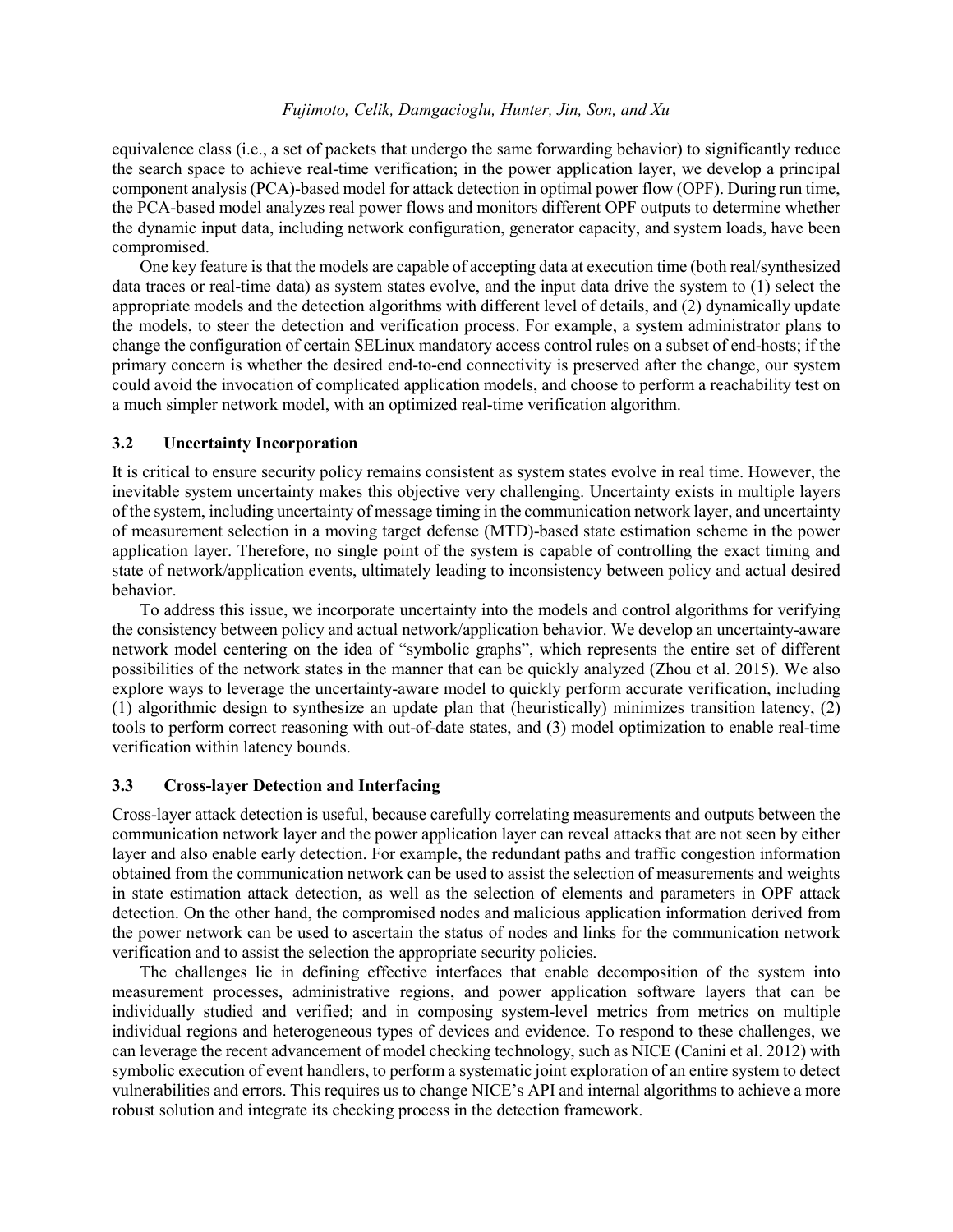## **4 MULTI-SCALE SIMULATION OF ENERGY AND TRANSPORTATION (SON)**

Sustainable development of food, energy, and water (FEW) is vital for human well-being. An interdisciplinary team of systems and industrial engineers, plant scientist, bio-systems engineers, microbiologist, and economists at The University of Arizona has been working collaboratively under a system-based approach to develop a smart system that efficiently integrates microgrid-enabled energy, water, and food as an effective urban agriculture solution. One of the major research tasks led by the Systems and Industrial Engineering team is to design and develop a DDDAS-based, smart management system for the effective operation and management of the FEW system, while enhancing overall resilience and sustainability. The goal is to improve the use of water, energy, and labor resources, and the overall economic performance via real-time monitoring and control of a FEW system with distributed wireless sensors, data acquisition, and dynamic-simulation based decision support system.

To accomplish a DDDAS-based, smart management system for the FEW system, effective modeling of individual components is crucial. Among them, an energy system is emphasized in this section. The Son's group (a co-author) has extensive experiences in the modeling and management of photovoltaic (PV) generation, energy storage systems, and energy grids (Mazhari et al. 2011). For example, Figure 3 depicts a community-level simulator for a scenario involving distributed generators and grid, where the data was gathered from National Aeronautics and Space Administration (NASA), Energy Information Administration (EIA), National Renewable Energy Lab (NREL), Photovoltaic (PV) manufacturers, and utility companies. The demand is based on the energy consumption of individual households within the region considered. The user interface of the simulator allows the specification of various types and configurations of storage devices (battery, compressed air, super-capacitor), generators (PV, grid), and demand. Later, the Son's group has extended this dynamic data driven, simulation-based optimization approach to various problems involving integrated energy systems, such as (1) an integrated renewable energy system with a Plug-in-Hybrid Electrical Vehicle and demand response program (Zhao et al. 2013), (2) a smart energy management platform for homes (Qin et al. 2016), (3) optimal sizing and location of PV panels in a campus environment (Kucuksari et al. 2014), and (4) policy evaluation of a PV system (Zhao et al. 2011). Currently, various simulators at multi-scale (e.g. household, substation, community) are being enhanced to enable dynamic data-driven, multi-scale real-time decision support capabilities.

As another complementary effort for smart cities and urban infrastructures, a team of systems and industrial engineers and civil engineers at the University of Arizona has been developing various agentbased simulation models for transportation systems. For example, Figure 4(a) depicts a snapshot of the Phoenix road network in DynusT (Chiu et al. 2010) integrated with the Extended Belief-Desire-Intention (E-BDI) human decision-modeling framework (Lee et al. 2010). DynusT is a Simulation-Based Dynamic Traffic Assignment (SBDTA) software which performs mesoscopic simulation and dynamic traffic assignment for large-scale, regional networks (Chiu et al. 2010). The E-BDI framework was developed extending the original belief, desire and intention (BDI) concept (Bratman 1987), which includes a range of decision factors such as (1) a Deliberator, (2) a Real-time Planner, and (3) a Decision Executor in the decision-making (intention) process (Lee et al. 2010).

Figure 4(b) depicts the trajectories of diverted vehicles in the case of an accident in the considered Phoenix road network, where the concept of multi-scale modeling (a key feature enabling DDDAS) was applied. During the simulation execution, en-route planning of some agents (i.e. drivers) are performed by Time Dependent Shortest Path (TDSP) algorithm (aggregated scale), which generates the shortest route without considering inference and reasoning behaviors based on driver's preference. On the other hand, other agents perform their en-route planning via the E-BDI module (detailed scale). Extensive experiments were conducted to understand the trade-off relationships between the modeling accuracy and the computational complexity. Currently, various simulators at multi-scale for the FEW system and the transportation system are being enhanced or further developed toward a smart management system of FEW and transportation nexus in cities.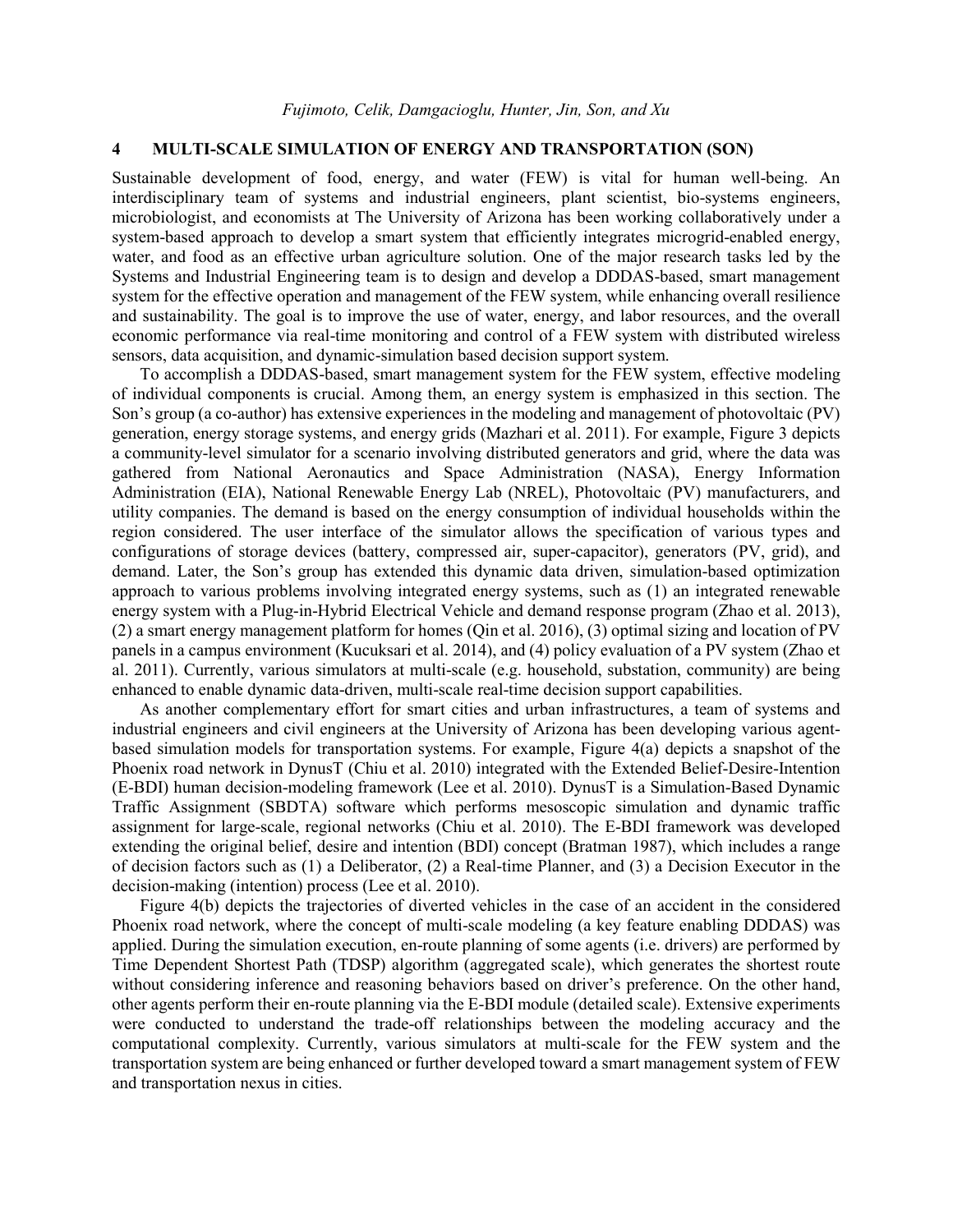

Aggregated power system with renewable sources and storage devices

Figure 3: Simulator for community-level energy generation and grid (Mazhari et al. 2011).



Figure 4: (a) Snapshot of a Phoenix road network in DynusT; (b) Trajectories of diverted vehicles (Kim et al. 2014).

### **5 TRANSPORTATION SYSTEM MANAGEMENT AND CONTROL (HUNTER)**

As seen in the energy and transportation discussion, transportation systems management and control functions have employed aspects of Smart City data driven concepts for some time. Under the umbrella of Intelligent Transportation Systems (ITS) there are numerous examples of data-driven applications in transportation operations and control (Gibaud at al. 2011; Yang and Recher 2005; Fujimoto et al. 2007; Hunter et al. 2009; Skabardonis 1991; Bretherton et al. 1998). One of the earliest applications of ICT concepts was the area of intersection signal control. Since the middle of the last century, traffic control at many intersections has been driven by real-time data (Klein 2006). Embedded vehicle detection on intersection approaches have allowed implementation of control algorithms with objectives such as minimizing user travel time, minimizing emissions and energy use, or maximizing vehicle throughput. These techniques, under the moniker of coordinated actuated or adaptive signal control, have sought to optimize individual intersections, corridors, and networks. While more limited, freeway operations have seen similar efforts through the use of ramp metering technology.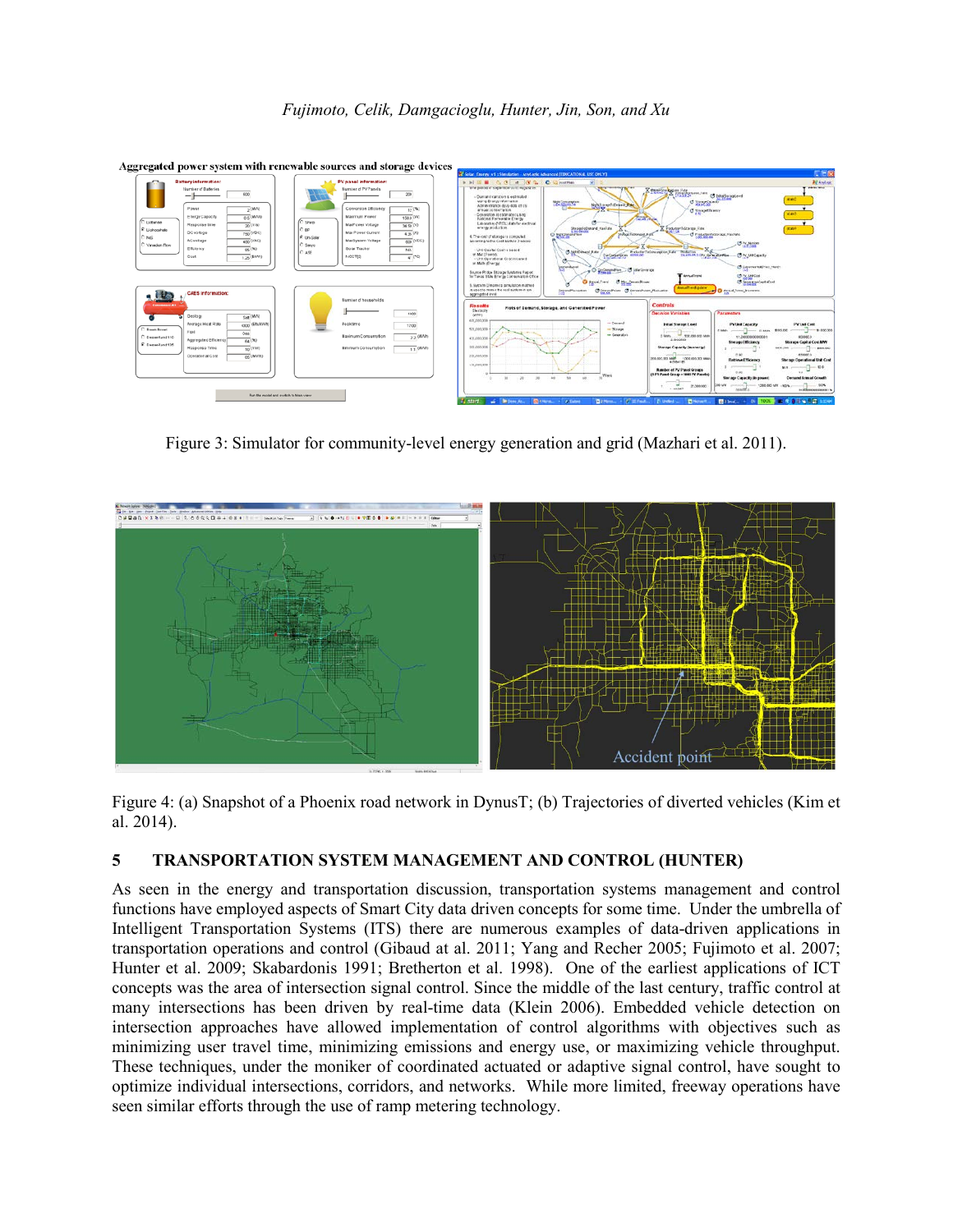However, the past several years have begun to see several developmentsthat will significantly influence the trajectory of transportation operations and control in a smart cities environment. These developments include the inclusion of the vehicle in active data collection and vehicle control through vehicle-to-vehicle (V2V) or vehicle-to-infrastructure (V2I) technology (Vehicle Infrastructure Integration 2016); changes in the form of data available, and a broad re-imagining of mobility itself.

**V2V and V2I** – Historically, the detection of vehicles in the traffic system has been passive. That is, vehicles were detected externally through the use inductive loops, video, radar, etc. However, V2V and V2I, and more broadly any connected vehicle technology, is allowing the vehicle to self-identify in the system. Where previously the vehicle had to travel through a detection zone to be recognized, it may now announce itself when it enters the system or corridor. This creates significant new opportunities in scheduling arrivals at specific locations (e.g. intersections), providing user-specific trajectory guidance to minimize energy and emissions, real-time routing, etc. The implementation of new control systems incorporating data enabled by vehicle connectivity is well matched to the capabilities of the DDDAS environment. The need for simulation and analytic approaches, capable of utilizing real-time dynamic data streams, providing *faster than real-time* solutions, is critical to the utilization of these new vehicle initiated data.

Furthermore, connected vehicle technology offers the exciting opportunity for the vehicles to also be active participants in the development and implementation of control strategies. For instance, Figure 5, shows a paradigm by (Suh et al. 2014) in which ad-hoc distributed simulations were implemented onboard the vehicles. It was shown that the participation of vehicles in system traffic control strategies and system optimization could be undertaken without the need for extensive infrastructure-based detection systems or a centralized computational architecture.



Figure 5: Ad Hoc Distributed Simulation for Transportation System Monitoring.

**Data Form** – On-board vehicle technology is rapidly creating a fascinating shift in the source of data for transportation operations and control. Traditionally most operational data (roadways speed, flow, densities, etc.) were the domain of the public transportation agency. Using agency operated detection devices in the roadway, performance was measured and the subsequent data streams were available for control applications. Today, vehicle's now routinely collect their individual data through the use of smart phone apps or proprietary onboard devices. While embedded infrastructure-based detection tends to be aggregate and point based (e.g. a count of all vehicle crossing a point on the roadway) vehicle based data is provided over the entire trip but is limited to the vehicle itself. Thus, data sets gathered from connected vehicles tends to be a sparse relative to the overall vehicle fleet but rich in detail. These vehicle trace data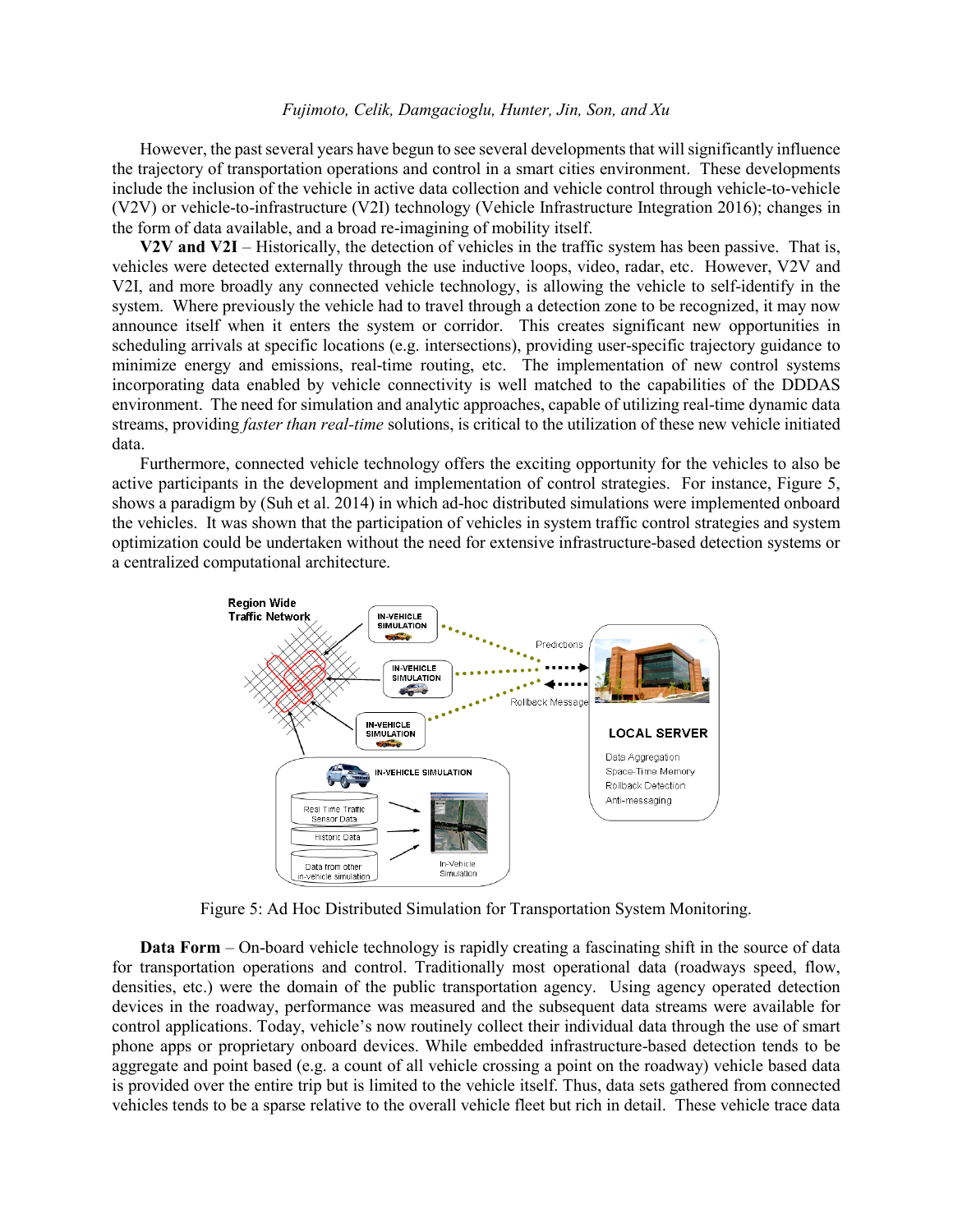are opening new opportunities for DDDAS based management and control, particularly approaches that are able to fuse the traditional point based detection with the trace data.

**Mobility** – Smart cities and new technology are reimagining the very concept of mobility. Today, the vast majority of trips in many cities are in personally owned vehicles with an occupancy of one. The rapid increases in economical and easily accessed communication is creating a shift to on-demand shared mobility. Uber and similar services are only the tip of this trend. As driverless vehicles enter the vehicle fleet the concept of mobility through ownership will likely shift to mobility as a service. The impact of such a transform is still largely unknown. However, DDDAS will have a significant role in this transformation. As vehicle fleets become connected and shared, moving both people and goods, effective real-time management of vehicle services will be critical to efficient use of the vehicle fleet, optimization for trip sharing, and distribution of demands across the roadway infrastructure.

### **6 EFFICIENT MULTI-FIDELITY DECISION MAKING FOR DDDAS (XU)**

The fundamental objective of ubiquitous sensing and control is to understand, analyze, and optimize operational conditions of systems. Although the classical feedback control theories lay a solid foundation to enable meeting operating goals and constraints based on the assessed system states, the traditional control paradigm has limited applicability to the modern dynamic data driven application systems. The fundamental challenge is the efficiency of processing and computing of data to arrive at a timely and optimal decision, which is critical due to the unprecedented dynamic interactions of multiple entities' multimodal and multifidelity data collection activities, and the computing of systems' operational conditions at different levels and scales. This close interaction offers tremendous potential to transform the ability to understand and control the operation of systems in the format of drastically improved real time situational awareness. But it also poses new and significant challenges on multiple fronts. A unique and critical challenge among them is the intelligent allocation of limited data acquisition and computing resources in order to make (near) realtime decisions to optimize the execution of these systems.

We consider a flexible manufacturing system as an illustration (Xu et al. 2016). There are two types of products and five work stations. Each product type has a processing sequence and needs to re-enter some work stations multiple times. Each station has multiple flexible machines. Inter-arrival and service time distributions are non-exponential. Figure 6 shows the flow of jobs through this manufacturing system. When more than one type of products are waiting for the same work station, product 1 has higher priority over product 2. The machine can perform serial batches with two products of the same type to save the setup time. The system operator needs to determine the number of machines at each work station with an objective to minimize the average cycle times. When the total number of machines in the system is 37 and the number of machines in each work station must be between 5 and 10, there are a total of 780 feasible solutions that the system operator needs to evaluate.

The optimal allocation depends on the mix of products 1 and 2. When there is a change in the product mix, the system operator needs to re-compute an optimal machine allocation in real-time. The complex characteristics of the system (e.g., re-entrance, non-exponential service times) make simulation necessary to accurately determine the cycle times for products 1 and 2. However, a full-featured discrete-event simulation model may be too time-consuming for real-time decision making with 780 feasible solutions to evaluate.

To alleviate this computational challenge, one promising paradigm is to leverage low-fidelity models that provide approximations to the cycle times for a given machine allocation decision. One such lowfidelity model can be obtained by assuming that all inter-arrival and service times are exponentially distributed, neglecting all complicating characteristics such as batching and re-entrance, and thus the average cycle times can be computed using M/M/c equations. Obviously, computing these closed-form equations are orders of magnitude faster than running discrete-event simulations. In addition, this approximation model only requires knowing the mean processing times at each work station, while the discrete-event simulation model requires full distributional information. The simplification also inevitably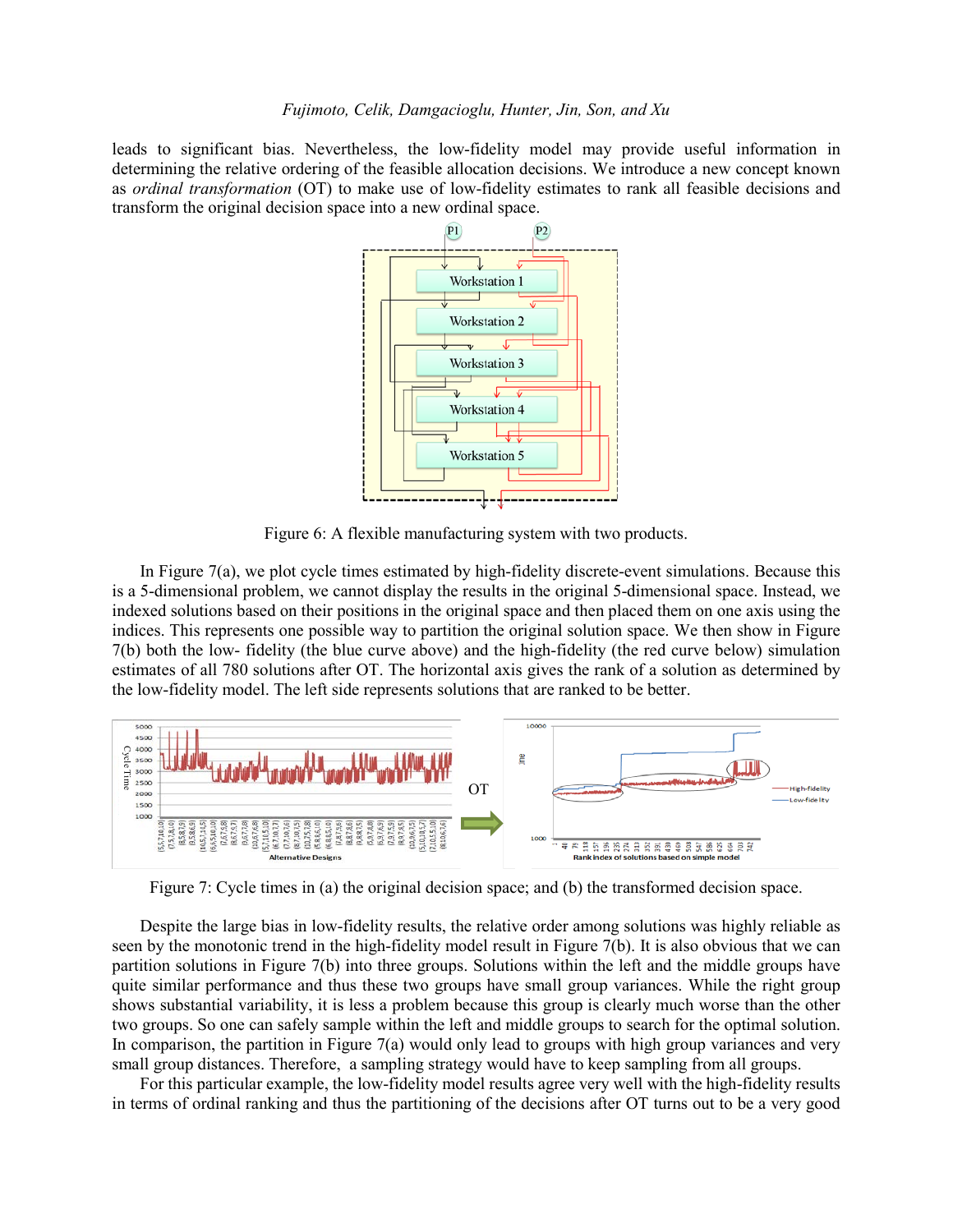one. Based on this partitioning, one may be tempted to conclude that the middle and right groups can be thrown away and sampling should only focus on the left group. In general, we would not know *a priori* whether the partition based on the low-fidelity model is good or not. Therefore, it is important to design an *optimal sampling* (OS) strategy that focuses on more promising groups and at the same time also sample other groups to avoid being misled by the unknown bias in the low-fidelity model. In our preliminary experiments with this machine allocation problem as well as other test functions, we illustrate that this novel multi-fidelity scheme based on OT and OS leads to significant improvement in computational efficiency and thus provides a very promising real-time decision making framework for DDDAS.

# **7 CONCLUDING REMARKS**

Smart cities offer an approach to addressing many of the most important challenges facing society today. The DDDAS paradigm is clearly applicable to realizing smart cities, and offers new technologies to address issues such as effective management of city resources such as energy distribution and cybersecurity, water management, food production and distribution, transportation, and manufacturing.

### **ACKNOWLEDGEMENTS**

Research by the authors was supported by the following grants: NSF/AFOSR 1462503 (Fujimoto and Hunter), AFOSR FA9550-15-1-0190 (Jin), FA9550-13-1-0105 (Celik and Damgacioglu), AFOSR/DDDAS FA9550-12-1-0238 and FHWA EAR DTFH61-11-H-00015 (Son), and NSF/AFOSR ECE-1462409 (Xu).

#### **REFERENCES**

- Allaire, D., J. Chambers, R. Cowlagi, D. Kordonowy, M. Lecerf, L. Mainini, and K. Willcox. 2013. "An Offline/Online DDDAS Capability for Self-aware Aerospace Vehicles." *Procedia Computer Science* 18: 1959-1968.
- Allaire, D., D. Kordonowy, M. Lecerf, L. Mainini, and K. Willcox. 2014. "Multifidelity DDDAS Methods with Application to a Self-aware Aerospace Vehicle." *Procedia Computer Science* 29: 1182-1192.
- ASCE 2013. *Report Card for America's Infrastructure, American Society of Civil Engineers*. www.infrastructurereportcard.org.
- Bratman, M. E. 1987. "Intention, Plans, and Practical Reason" Cambridge, Massachusetts: Harvard University Press. doi:10.2307/2185304.
- Bretherton, D., K. Wood, and N. Raha. 1998. *Traffic Monitoring and Congestion Management in SCOOT Urban Traffic Control System.* Transportation Research Record 1634, Transportation Research Board, National Research Council, Washington, D.C., 118-122.
- Canini, M., D. Venzano, P. Perešíni, D. Kostić, and J. Rexford. 2012. "A NICE Way to Test OpenFlow Applications." *In Proceedings of the 9th USENIX Symposium on Networked Systems Design and Implementation (NSDI)*, 127-140.
- Celik, N., S. Lee, K. Vasudevan, and Y. J. Son. 2010. "DDDAS-based Multi-fidelity Simulation Framework for Supply Chain Systems." *IIE Transactions* 42(5): 325-341.
- Chiu, Y. C., L. Zhou, and H. Song. 2010. "Development and Calibration of the AnisotropicMesoscopic Simulation Model for Uninterrupted Flow Facilities." *Transportation Research Part B: Methodological* 44(1): 152-174.
- Darema, F. 2004. "Dynamic Data Driven Applications Systems: A New Paradigm for Application Simulations and Measurements." *International Conference on Computational Science*.
- Fujimoto, R., M. Hunter, J. Sirichoke, M. Palekar, H. Kim, and W. Suh. 2007. "Ad Hoc Distributed Simulations." *In Proceedings of the 21th International Workshop on Principles of Advanced and Distributed Simulation*, 15–24.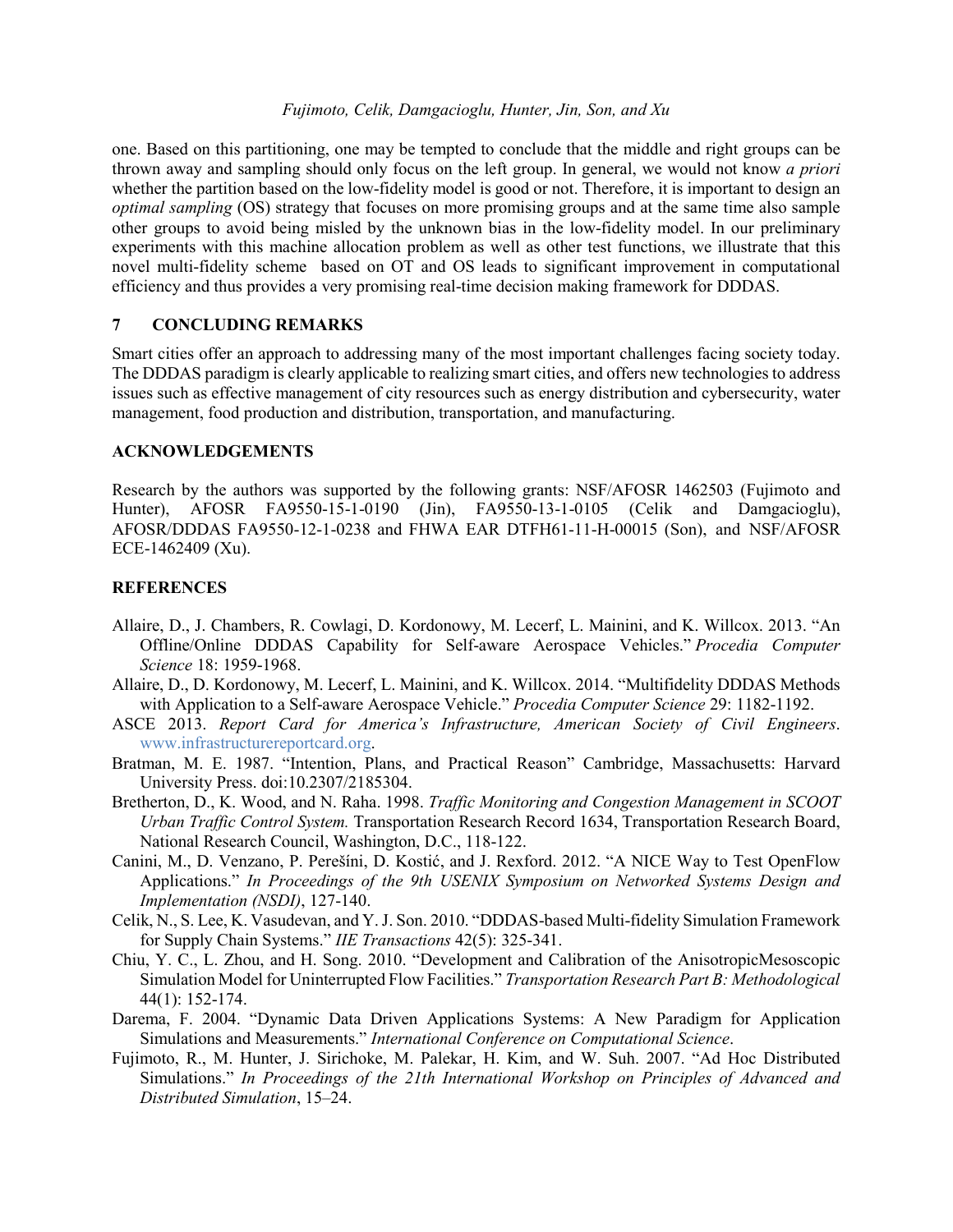- Gibaud, A., P. Thomin, and Y. Sallez. 2011. "FORESEE, a Fully Distributed Self-organized Approach for Improving Traffic Flows." *Simulation Modelling Practice and Theory* 19: 1096–1117.
- Hunter, M., H. K. Kim, W. Suh, R. Fujimoto, J. Sirichoke, and M. Palekar. 2009. "Ad Hoc Distributed Dynamic Data-Driven Simulations of Surface Transportation Systems." *Simulation* 85: 243–255.
- Industrial Control Systems Cyber Emergency Response Team (ICS-CERT). 2015. "Cyber-Attack Against Ukrainian Critical Infrastructure," *Dec-2015.* https://ics-cert.us-cert.gov/alerts/IR-ALERT-H-16-056- 01, accessed April 2016.
- Kim, S., Y. Son, Y. Tian, and Y. Chiu. 2014. "Drivers' En-Route Divergence Behavior Modeling Using Extended Belief-Desire-Intention (E-BDI) Framework." In *Proceedings of 2014 Winter Simulation Conference*, edited by A. Tolk, S. Y. Diallo, I. O. Rhyzhov, L. Yilmaz, S. Buckley, and J. A. Miller, 344–355. Piscataway, New Jersey: Institute of Electrical and Electronics Engineers, Inc.
- Klein, L., M. Mills, and D. Gibson. 2006. *Traffic Detector Handbook: Third Edition—Volume II*  Publication No. FHWA-HRT-06-139, Oct 2006, 394.
- Koyuncu (Celik), N., S. Lee, K. K. Vasudevan, Y. J. Son, and P. Sarfare. 2007. "DDDAS-based Multifidelity Simulation for Online Preventive Maintenance Scheduling in Semiconductor Supply Chain." In *Proceedings of the 2007 Winter Simulation Conference*, edited by S. G. Henderson, B. Biller, M.-H. Hsieh, J. Shortle, J. D. Tew, and R. R. Barton, 1915-1923. Piscataway, New Jersey: Institute of Electrical and Electronics Engineers, Inc.
- Kucuksari, S., A. Khaleghi, M. Hamidi, Y. Zhang, F. Szidarovszky, G. Bayraksan, and Y. Son. 2014. "An Integrated GIS, Optimization and Simulation Framework for Optimal PV Size and Location in Campus Area Environments." *Applied Energy* 113: 1601-1613.
- Lee, S., Y. Son, and J. Jin. 2010. "Integrated Human Decision Making and Planning Model under Extended Belief-Desire-Intention Framework." *ACM Transactions on Modeling and Computer Simulation (TOMACS)* 20(4): 23(1)-23(24).
- Lugaric, L., S. Krajcar, and Z. Simic. 2010. "Smart City—Platform for Emergent Phenomena Power System Testbed Simulator." In *Innovative Smart Grid Technologies Conference Europe (ISGT Europe), 2010 IEEE PES*, 1-7. IEEE.
- Mazhari, E., J. Zhao, N. Celik, S. Lee, Y. Son, and L. Head. 2011. "Hybrid Simulation and Optimizationbased Design and Operation of Integrated Photovoltaic Generation, Storage Units, and Grid." *Simulation Modelling Practice and Theory* 19: 463-481.
- Morais, H., P. Kadar, P. Faria, Z. A. Vale, and H. M. Khodr. 2010. "Optimal Scheduling of a Renewable Micro-grid in an Isolated Load Area Using Mixed-Integer Linear Programming." *Renewable Energy* 35(1): 151-156.
- Morvaj, B., L. Lugaric, and S. Krajcar. 2011. Demonstrating Smart Buildings and Smart Grid Features in a Smart Energy City. In *Proceedings of the 2011 3rd International Youth Conference on Energetics (IYCE)*, 1-8. IEEE.
- National Academies, Committee on Increasing National Resilience to Hazards and Disasters. 2012. *Disaster Resilience: A National Imperative*. The National Academies Press.
- OECD International Futures Programme. 2011. *Strategic Transport Infrastructure Needs to 2030*.
- Omu, A., R. Choudhary, and A. Boies. 2013. "Distributed Energy Resource System Optimisation Using Mixed Integer Linear Programming." *Energy Policy* 61: 249-266.
- Qin, X., L. Lin, S. Lysecky, J. Wang, Y. Son, and J. Sprinkle. 2016. "A Modular Framework to Enable Rapid Evaluation and Exploration of Energy Management Methods in Smart Home Platforms." *Energy Systems* 7(2): 215-235.
- Shi, X., H. Damgacioglu, and N. Celik. 2015. "A Dynamic Data-driven Approach for Operation Planning of Microgrids." *Procedia Computer Science* 51: 2543-2552.
- Skabardonis, A. 1991. *A Determination of Timings in Signal Systems with Traffic-Actuated Controllers.* Transportation Research Record 1554, Transportation Research Board, National Research Council, Washington, D.C.: 18-26.